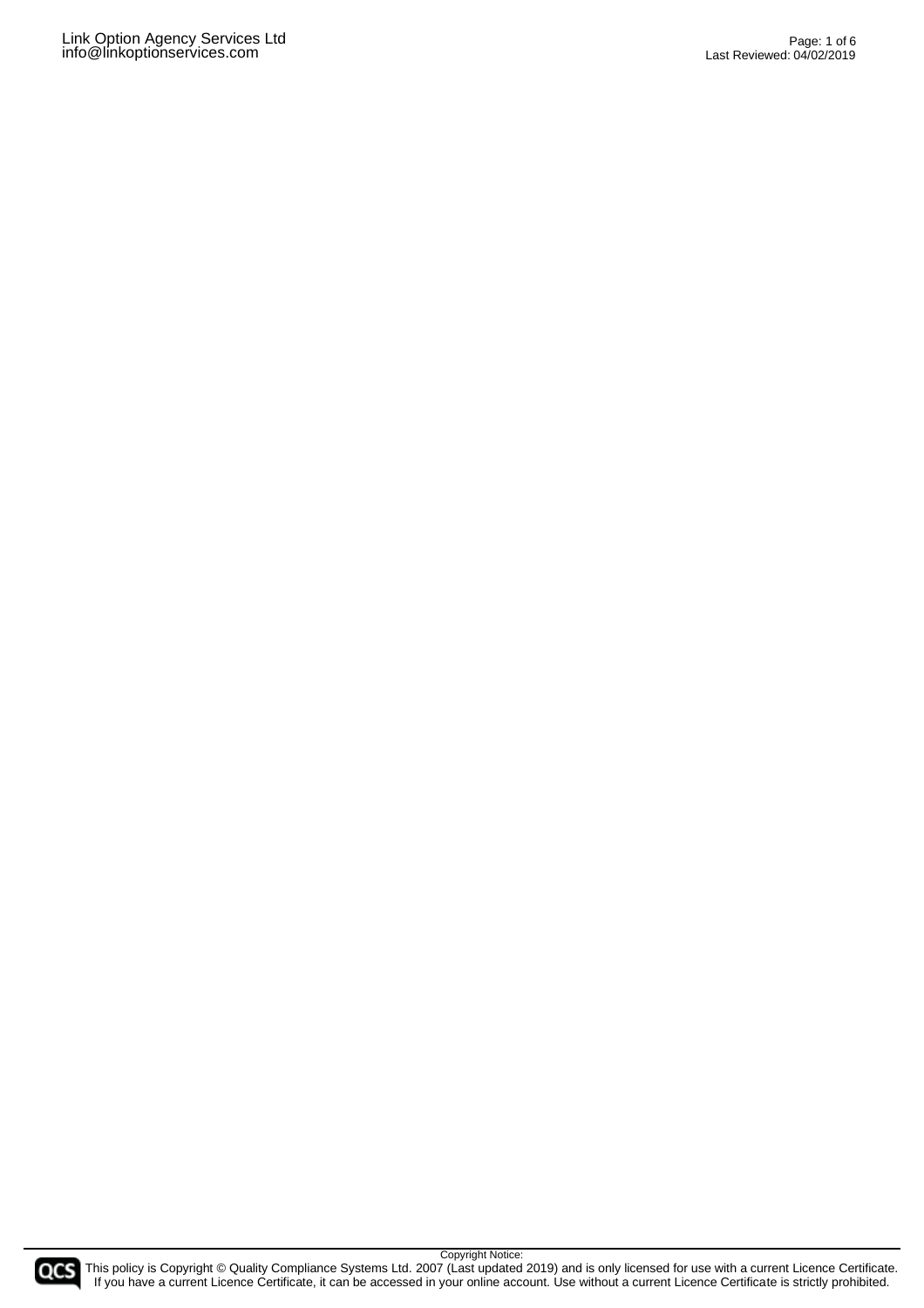#### $\boldsymbol{P}$ **1. Purpose**

**1.1** To make clear the duties of Linked Option Agency Ltdin relation to having a Statement of Purpose as defined by the Registration Regulations 2009, Schedule 3.

**1.2** To support Linked Option Agency Ltd in meeting the following Key Lines of Enquiry:

| Key Question | Key Line of Enquiry (KLOE)                                                                                                                                                                                                        |
|--------------|-----------------------------------------------------------------------------------------------------------------------------------------------------------------------------------------------------------------------------------|
| WELL-LED     | W1: Is there a clear vision and credible strategy to deliver high-quality care and<br>support, and promote a positive culture that is person-centred, open, inclusive and<br>empowering, which achieves good outcomes for people? |

**1.3** To meet the legal requirements of the regulated activities that Linked Option Agency Ltd is registered to provide:

• Care Quality Commission (Registration) Regulations 2009



**2.1** The following roles may be affected by this policy:

- Registered Manager
- Registered Provider
- **2.2** The following people may be affected by this policy:
	- Service Users
- **2.3** The following stakeholders may be affected by this policy:
	- Family
	- Advocates
	- Representatives
	- Commissioners
	- Externalhealthprofessionals
	- Local Authority
	- NHS

### **3. Objectives**

**3.1** The Statement of Purpose will clearly outline the information required within Schedule 3 of the Registration Regulations 2009.

# **4.Policy**

**4.1** Linked Option Agency Ltdwill have an up-to-date Statement of Purpose which complies with the regulations.

**4.2** Where changes are made, Linked Option Agency Ltd will ensure that the Care Quality Commission is notified within 28 days through the correct procedure.



Copyright Notice:

This policy is Copyright © Quality Compliance Systems Ltd. 2007 (Last updated 2019) and is only licensed for use with a current Licence Certificate. If you have a current Licence Certificate, it can be accessed in your online account. Use without a current Licence Certificate is strictly prohibited.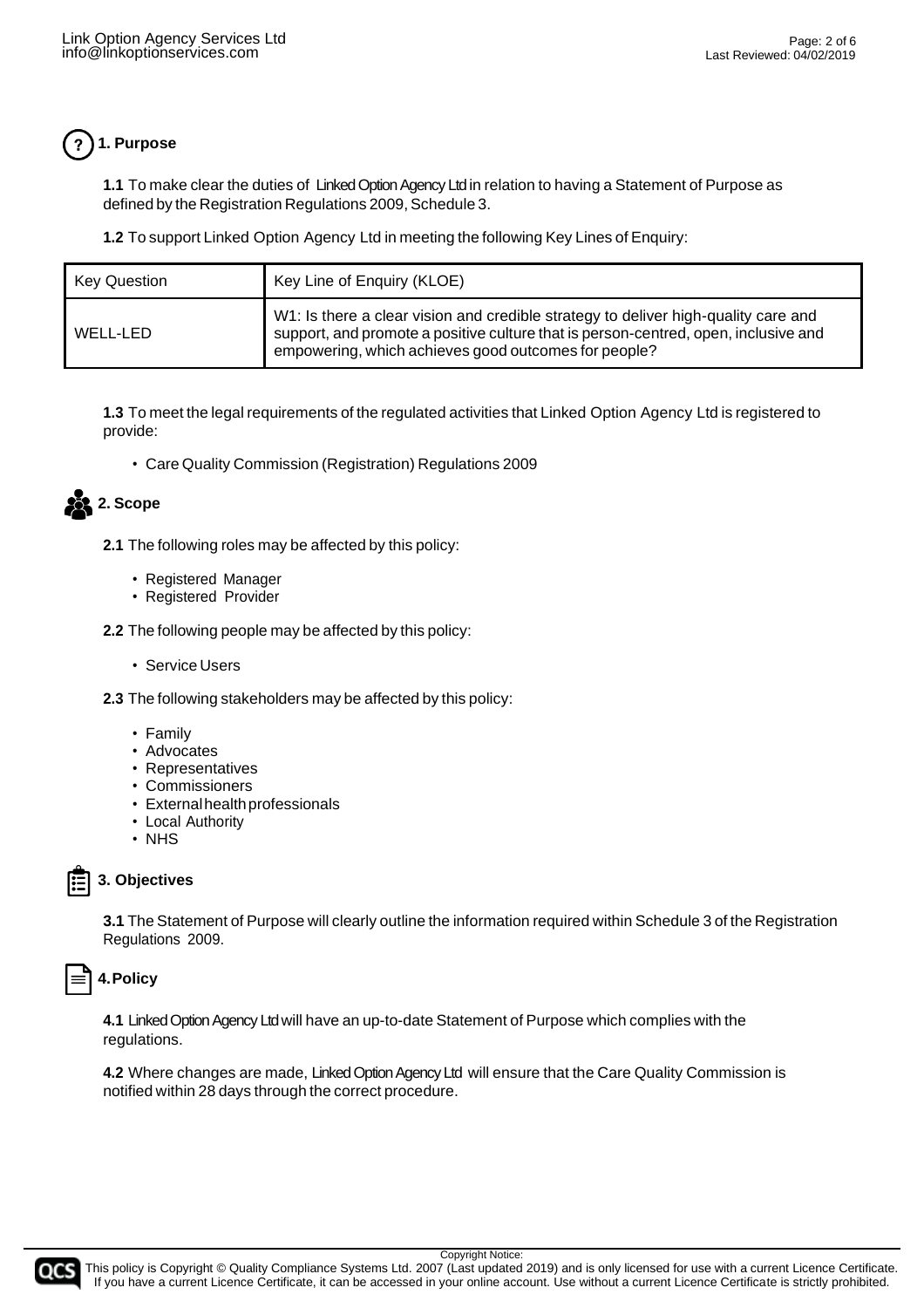## AR21 - Statement of Purpose Policy and Procedure

# **5. Procedure**

**5.1** Linked Option Agency Ltd, as a registered provider with the Care Quality Commission, must have an up-to -date Statement of Purpose.

**5.2** The Statement of Purpose will contain specific information which is found in Schedule 3 of the Health and Social Care Act, Registration Regulations 2009. This is a description of:

- The aims and objectives of Linked Option Agency Ltd in providing the service
- Details of the services provided by Linked Option Agency Ltd including the service types (for example, hospice services) and the service user bands (for example, adults aged 65+)
- The health or care needs that the service sets out to meet
- Our provider's and any Registered Managers' full name(s), business address(es), telephone number(s) and (where available) email address(es)
- Details about our legal status (for example, whether Linked Option Agency Ltd is an individual, a company, a charity or a partnership)
- The address that the CQC must use to send formal documents to registered providers and managers. Formal documents include legally required notices and inspection reports. ('Addresses for service' can be email addresses where a provider or manager consents to receiving documents in this way)
- All of the locations where regulated activities are actually provided, or where they are provided from (listed as 'locations' on your certificate of registration together with any service branches not listed as locations)

**5.3** The Statement of Purpose must be supplied to the Care Quality Commission with the application form of Heaven-Sent Health Care Limited at the point of registration.

**5.4** Linked Option Agency Ltd must keep the information within the Statement of Purpose under review.

**5.5** Any changes to the content of the Statement of Purpose (as outlined above) must be notified to the Care Quality Commission within 28 days of the changes, along with an updated Statement of Purpose.

#### **5.6 Drafting and Submitting your Statement of Purpose**

Linked Option Agency Ltd will download the CQC [Statement](https://www.cqc.org.uk/guidance-providers/registration-notifications/statement-purpose) of Purpose template. The template is in four parts:

- Part 1 includes contact and other details for Linked Option Agency Ltd, including Linked Option Agency Ltd's address for service
- Part 2 describes the aims and objectives of Linked Option Agency Ltd in providing the service
- Part 3 is for details of all the location(s) where the regulated activities of Linked Option Agency Ltd are carried on or carried on from, the services provided, and the kinds of health or social care needs that the service meets. The template uses the same service user groups that are used in the CQC's application forms to show the needs that the service meets. Linked Option Agency Ltd should complete a separate part 3 for each of its locations
- Part 4 is for details of the Registered Manager working for the service. This includes the address for service for the manager(s). Linked Option Agency Ltd should complete a separate part 4 for each of the managers
- Linked Option Agency Ltd understands that it doesn't have to use the CQC's Statement of Purpose templates, but using them will help to make sure that Linked Option Agency Ltd's Statement includes all of the information the law requires
- Linked Option Agency Ltd will follow the CQC's Guidance on [Statement](https://www.cqc.org.uk/sites/default/files/20180807_100456_guidance_for_providers-statement_of_purpose_v4.pdf) of Purpose

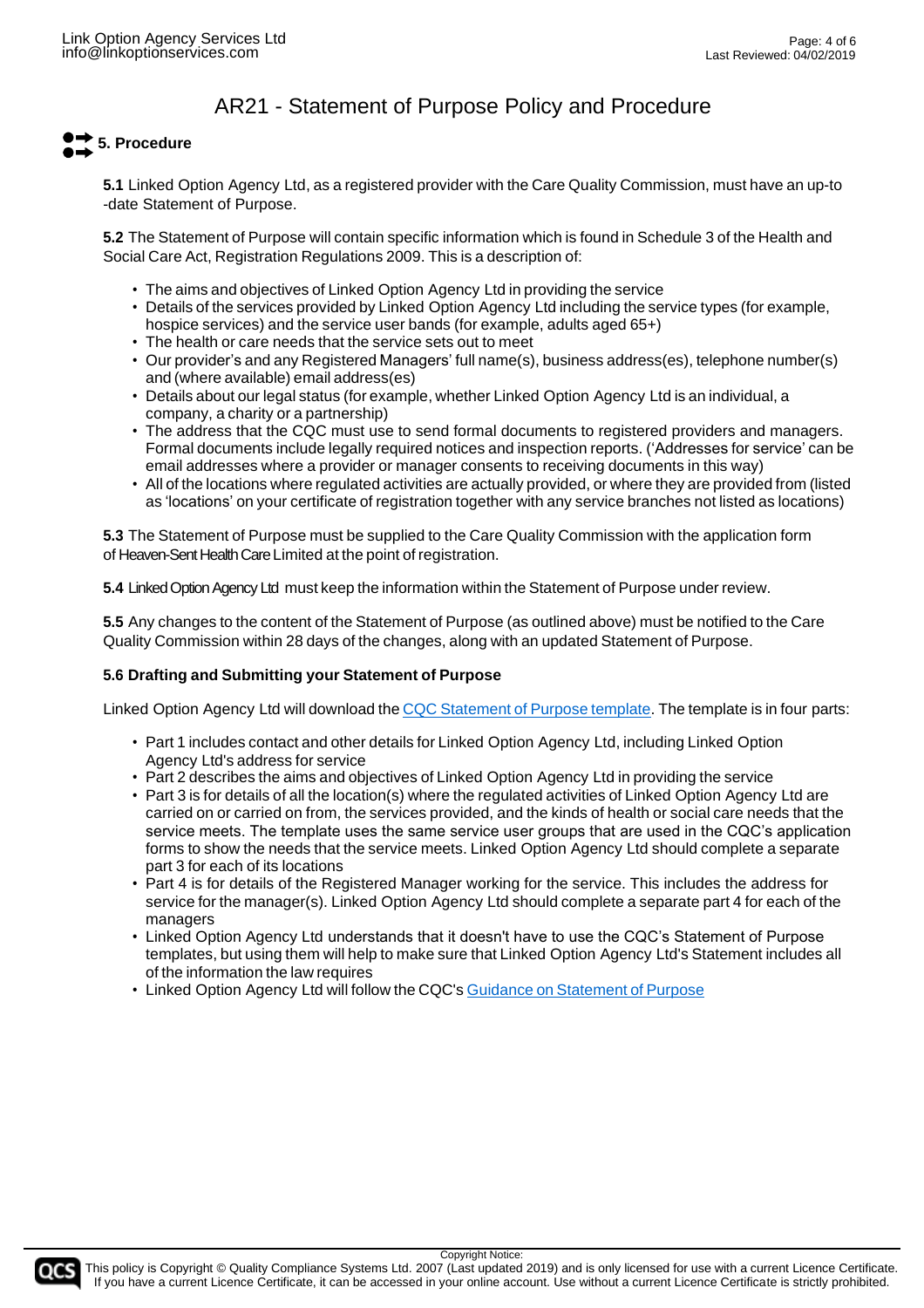### AR21 - Statement of Purpose Policy and Procedure

# **6. Definitions**

#### **6.1 Statement of Purpose**

• A document required by law (Registration Regulation 12) to be submitted to The Care Quality Commission with the information outlined in Schedule 3 of the Registration Regulations 2009

#### **6.2 Notification**

• In this case, a form sent to the Care Quality Commission to inform them of a change or incident in relation to a regulated activity

#### **6.3 Address for Service**

• An address provided by the Registered Provider and Registered Manager for the CQC to send communications to, such as statutory notifications. This must be up to date within the Statement of Purpose so that communications are received



Professionals providing this service should be aware of the following:

• A Statement of Purpose should be made available to view by the provider and contain key information about the service location, the type of service, who it is for, what takes place, details of who the Registered Manager and Provider are and their registered addresses

## **Key Facts - People Affected by The Service**

People affected by this service should be aware of the following:

• You can ask Linked Option Agency Ltd to see a copy of the Linked Option Agency Ltd Statement of Purpose. We will make sure that it is shared with you in a way that you can understand.

## **Further Reading**

There is no further reading for this policy, but we recommend the 'Underpinning Knowledge' section of the review sheet to increase your knowledge and understanding.

# **Outstanding Practice**

To be 'Outstanding' in this policy area you could provide evidence that:

- Accessible formats of the Statement of Purpose are readily available for Service Users
- The wide understanding of the policy is enabled by proactive use of the QCS App